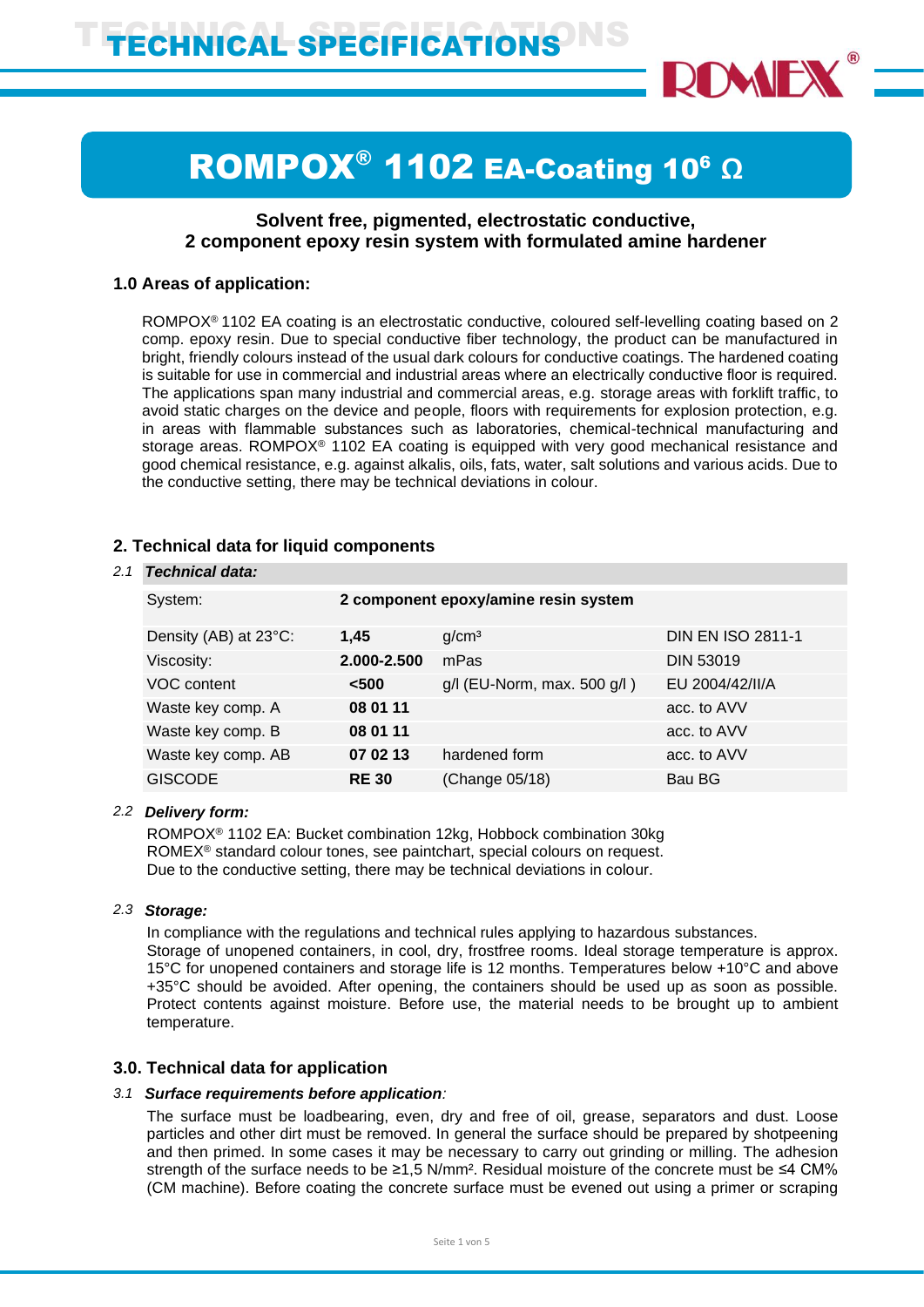# ECHNICAL SPECIFICATIONS



filler such as ROMPOX<sup>®</sup> 1506, in order to achieve an extremely smooth surface. For cement surfaces with increased residual moisture ≤6 CM% ROMPOX<sup>®</sup> 1506 should be used, for higher residual moisture >6 CM%, ROMPOX® 1504. Highly porous surfaces need to be primed twice! In all cases, it is necessary, that after priming, all pores on the surface are sealed. Metal surfaces should be treated according to the Swedish norm SA 2 ½ acc. to ISO Norm 8501-1 and then primed with ROMPOX® 1101.

Due to the numerous variations in surfaces – especially with old coatings – we recommend that a sample coating is laid, in order to eliminate any reactions that cannot be calculated in advance. Conductive coatings must be applied in the prescribed layer thickness which is why it is very important to do careful surface preparation.

| Mixing ratio:                  | A : B           | 100:20                                                                       | weight parts                   |                                        |
|--------------------------------|-----------------|------------------------------------------------------------------------------|--------------------------------|----------------------------------------|
|                                |                 |                                                                              |                                |                                        |
| Application time at:           | $10^{\circ}$ C: | 50                                                                           | mins.                          | ROMEX <sup>®</sup> NORM 04             |
|                                |                 |                                                                              |                                | ROMEX <sup>®</sup> NORM 04             |
|                                |                 |                                                                              |                                | ROMEX <sup>®</sup> NORM 04             |
| Pot time at:                   | $23^{\circ}$ C: | 35                                                                           |                                | ROMEX <sup>®</sup> NORM 04             |
| Min. hardening<br>temperature: |                 | $+10$                                                                        | °C (floor and air temperature) |                                        |
| Application temperature        |                 | 15-30                                                                        | °C (floor and air temperature) |                                        |
| Thaw/Dewpoint distance:        |                 |                                                                              |                                |                                        |
| Air humidity:                  |                 | ≤75                                                                          | % rel. humidity                |                                        |
|                                |                 | <b>Technical data for application:</b><br>$20^{\circ}$ C:<br>$30^{\circ}$ C: | 30<br>25                       | mins.<br>mins.<br>mins.<br>$\geq 3$ °C |

#### **Please note**: *The times mentioned in item 3.2 are approximations and will vary with differing ambient conditions.*

## *3.3 Application instructions:*

Component B (hardener) is poured completely into component A (resin) and stirred well using a slow rotating mixer (approx. 300 rpm, diameter of whisk approx. 1/3 the diameter of container). Keep mixing until the coating mass is homogenous and clump free. In case of using part measurements (mix A component first, homogenously), these need to be weighed exactly using an electronic scale according to the stated mixing ratio. Mix only the quantity that can be used within the pot time. Do not use straight from the delivery container! Avoid mixing air into mixture. After mixing, pour into a clean container and stir again. Application should be done immediately after mixing using a squeegee or notched trowel (i.e. Pajarito 48) by laying an evenly thick layer onto the prepared surface. The product is made for optimum aereation, but it is still recommended to use a pinfeed platen to improve coverage to surface, levelling and removing of air bubbles. Rolling with the pinfeed platen should be done after 10-15 minutes. In order to apply evenly, always work "fresh on fresh" and before beginning work, mark out work areas. Sprinkling is not recommended on conductive coatings as this reduces conductivity.

**Please note**: *A minimum consumption of ROMPOX® 1102EA of 1,9 kg/m² is recommended. Conductive value measuring can be carried out from day three, protocol measuring from day seven.*

*If the surface is at risk of rising damp, then to prevent osmosis, apply ROMPOX***®** *1506 or ROMPOX***®** *1504 with at least 2x 0,300 kg/m² aufzutragen.*

*Ground and air temperatures must not go below 10°C and air humidity must not be above 75%. The temperature difference between floor and room must not be less than 3°C, so that hardening/curing is not impaired. If a thaw/dewpoint situation occurs, then normal hardening/curing is hindered and hardening fualts and marks can occur. Avoid water contact to surface for the first 7 days. The stated hardening times are for 20°C, at lower temperatures, the application and hardening times become longer, at higher temperatures, shorter. If the application conditions are not met, then deviations may occur with the technical properties of the end product (surface and loadbearing capacity). In case of surface and material temperatures below +15°C, or when going below the dew/thaw point distance, levelling and surface faults can occur as well as adhesion problems within the coating system!*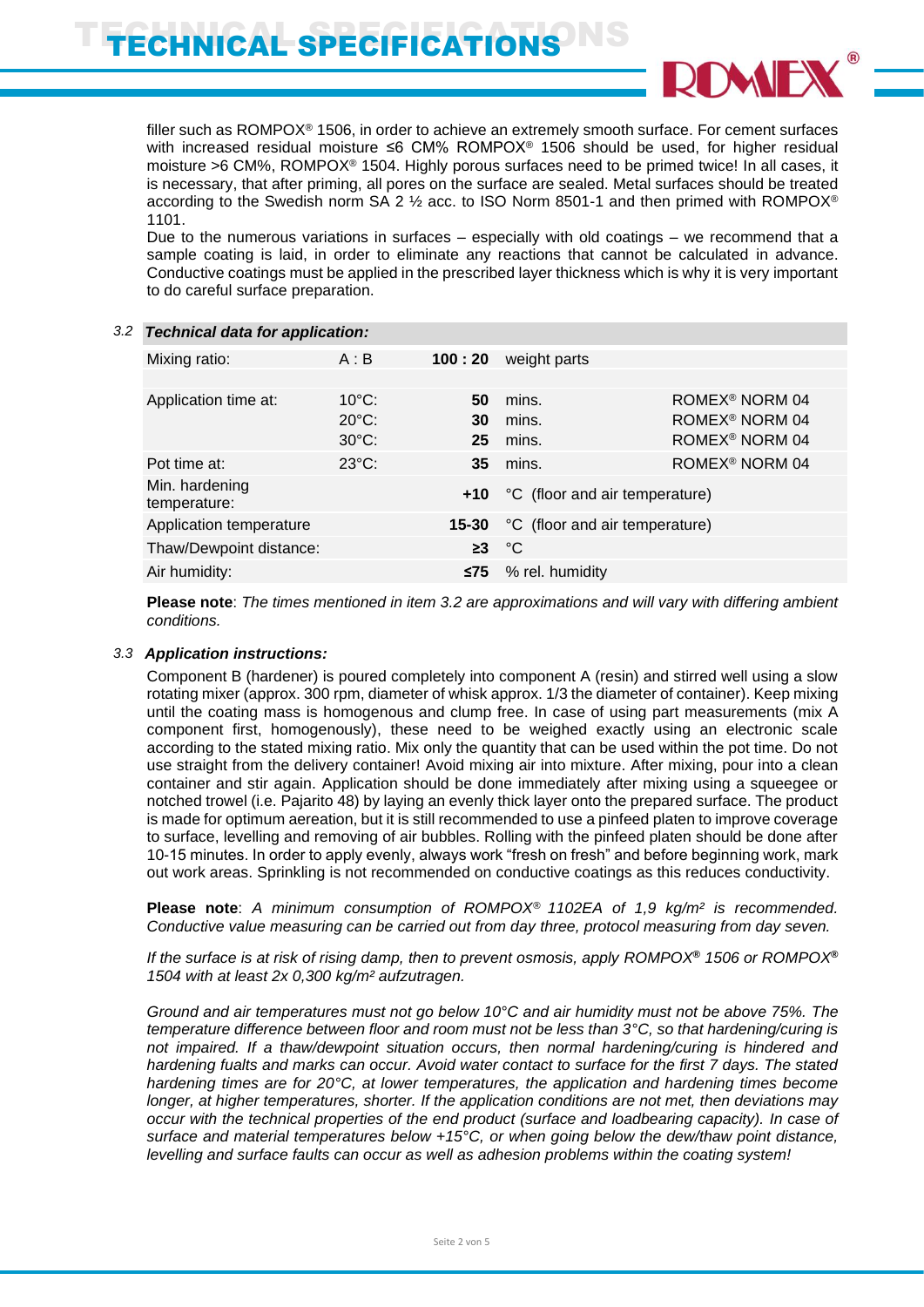

# *3.4 Application example a***s EA coating**

| on cemetbound surface                        |                                                                        |                                                            |                                                                                           |
|----------------------------------------------|------------------------------------------------------------------------|------------------------------------------------------------|-------------------------------------------------------------------------------------------|
| <b>Work process</b>                          | <b>Product</b>                                                         | <b>Consumption</b>                                         | <b>Application</b>                                                                        |
|                                              |                                                                        |                                                            |                                                                                           |
| Surface preparation                          |                                                                        |                                                            | See item 3.1                                                                              |
| Primer                                       | ROMPOX <sup>®</sup> 1505<br>Primer                                     | min. $0,3$ kg/m <sup>2</sup>                               | Flooding using rubber<br>squeegee and then with rollers                                   |
| Sprinkling if required *                     | Firedried quartz sand with $\varnothing$ 0,1-<br>$0.5$ mm              | approx. 0,5 kg/m                                           | Sprinkle evenly                                                                           |
| <b>Scraping filler</b>                       | layer thickness of 1mm each<br>1 wp ROMPOX® 1505<br>1 wp ROMPOX® FG 10 | min. $0,8$ kg/m <sup>2</sup><br>min. 0,8 kg/m <sup>2</sup> | With 1 lip hard rubber<br>squeegee or smoothing trowel,<br>smooth well with sharp edge.   |
| <b>Conductive tape</b>                       | ROMPOX <sup>®</sup> 1106<br>ESD copper tape                            | approx.<br>$0.002$ m/m <sup>2</sup>                        | Remove protective strip and<br>apply with light pressure.                                 |
| <b>Conductive layer</b>                      | ROMPOX <sup>®</sup> 1104<br><b>ESD</b> conductive paint                | approx.<br>$0,15$ kg/m <sup>2</sup>                        | Apply with fur roller crosswise                                                           |
| <b>EA Coating</b>                            | ROMPOX <sup>®</sup> 1102EA<br>EA coating                               | min. 1,9-2,4<br>kg/m <sup>2</sup>                          | Apply with smoothing trowel<br>or notched trowel and aereate<br>with metal pinfeed platen |
| <b>Optional: first</b><br>maintenance, twice | <b>ROMEX<sup>®</sup> Maintenance</b><br>sealant,<br>antistatic         | approx. 25-40<br>g/m <sup>2</sup><br>per application       | Apply 2 x with mop                                                                        |

**\* Note**: *If no scraping filler was applied to the primer, then sprinkling should be avoided.*

Copper tape to conduct to earthing point should be stuck in a gird format every 6 - 8 m, approx. 1 – 2m into the space. Earthing connection to be done by electrician acc. to VDE regulations*.*

## *3.5 Cleaning:*

Each time work is interrupted, clean all tools and equipment with a general solvent (i.e. ethanol, white spirits).

# **4.0. Technical data of hardened product**

# *4.1 Technical data of hardened product:*

| Re-application at:        | $23^{\circ}$ C | 14-48         |                   | min./ max. hrs. ROMEX <sup>®</sup> NORM 07 |
|---------------------------|----------------|---------------|-------------------|--------------------------------------------|
| Can be walked on at:      | $23^{\circ}$ C | $14 - 18$     | hrs.              | ROMEX <sup>®</sup> NORM 07                 |
| Fully hardened at         | $23^{\circ}$ C | >7            | days              | ROMEX <sup>®</sup> NORM 07                 |
| Conductivity              |                | approx. $106$ | $\Omega$ (Ohm)    | DIN EN 61340-4-1, DIN<br>IEC 61340-5-1/2   |
| Compressive strength:     |                | 60            | N/mm <sup>2</sup> | <b>DIN EN 1015-11</b>                      |
| Bending tensile strength: |                | 27            | N/mm <sup>2</sup> | <b>DIN EN 1015-11</b>                      |
| Shore-D-hardness:         |                | ± 80          | N/mm <sup>2</sup> | <b>DIN 53505</b>                           |
| Abrasion (Taber Abraser)  | 1000g/CS10     | <50           | mg                | <b>DIN EN ISO 438-2</b>                    |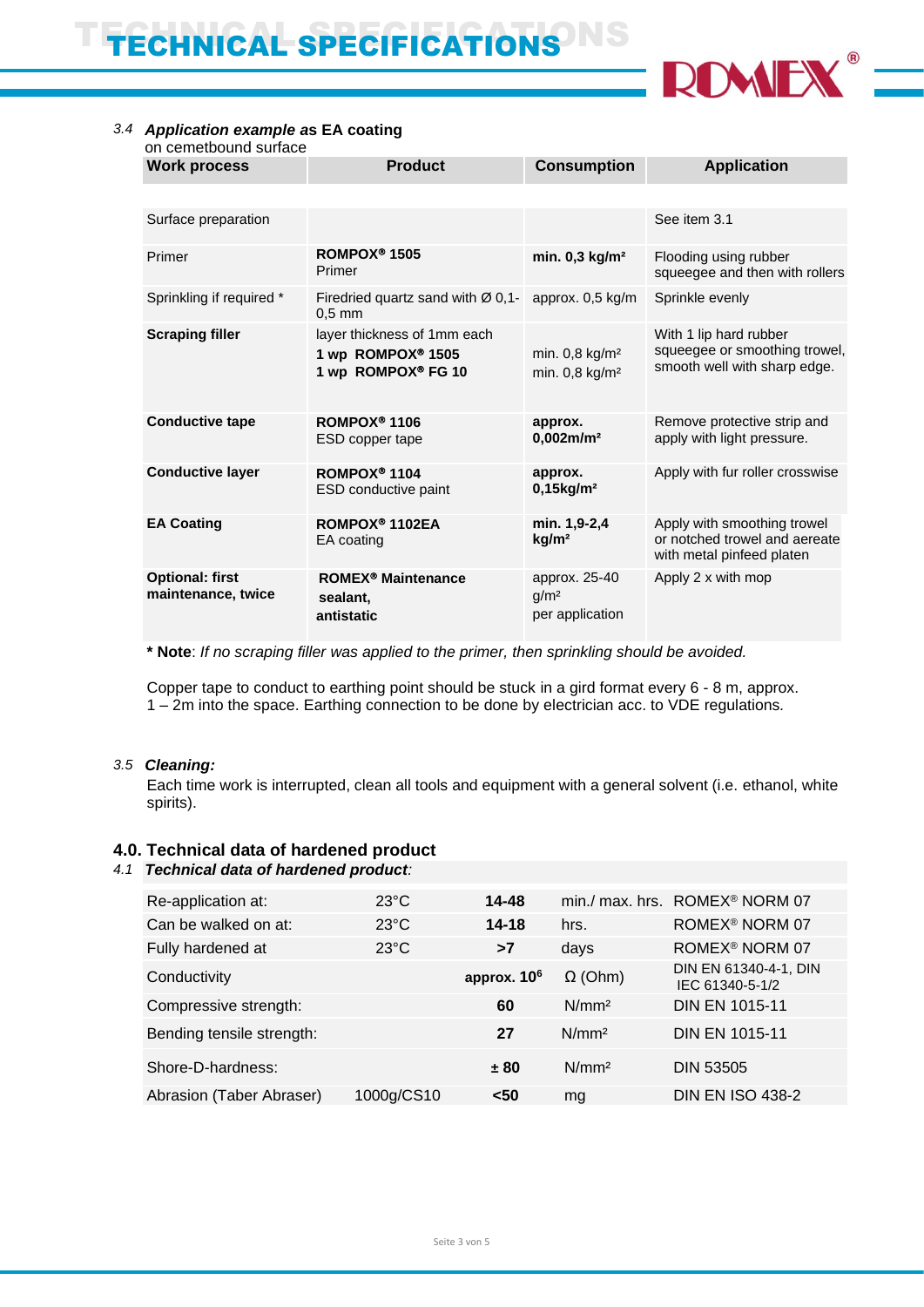

# *4.2* **Properties of coating:**

- Totally solid according to Giscode (Test method German Building Chemical)
- Electrically volume conductive
- Light, coloured surface
- Balanced resistances
- Resistant to hydrolysis and saponification
- Hard elastic abrasion resistant

*Note: If possible, always use material from the same production batch, especially on visible surfaces, as material from different production batches, may have slightly differing colour nuances. Hardened, liquid plastics are subjected to environmental factors i.e. UV rays and can thus change visually after hardening (i.e. yellowing, loss of gloss, white discolouration). The functioning of the industrial floor is not affected by this and does not constitute a fault. The colours of the products depend on raw materials and production methods and may have slight deviations compared to the RAL colours. It cannot be guaranteed that there will be exact matching of RAL colours.*

## 4.4.3 **Maintenance**

In order to maintain the properties of a synthetic resin floor longterm, we recommend carrying out regular maintenance. Please request our ROMEX® maintenance guide. In order to maintain and refresh the surface, the cleaning should be carried out at regular intervals using 5% ROMEX® maintenance sealant, antistatic.

# **5. Safety instructions**

The products contain reactive materials and are partly hazardous to health in a non-hardened state. The hardener components can cause burns due to high alkali content. It can also cause irritation or skin sensitization. Avoid skin contact. If the product does get onto the skin, wash well with soap and water. If the product gets into the eyes, rinse well with water (keep an eye wash bottle on site) and seek medical treatment immediately. The guidelines in the regulations of handling hazardous materials apply as well as information sheets provided by the professional association of the chemical industry (i.e. BG-Bau, BGR 227 .Handling of epoxy resins"). Exact details on the handling of this product can be found in the safety data sheet for ROMPOX® 1102 EA, comp. A and B.